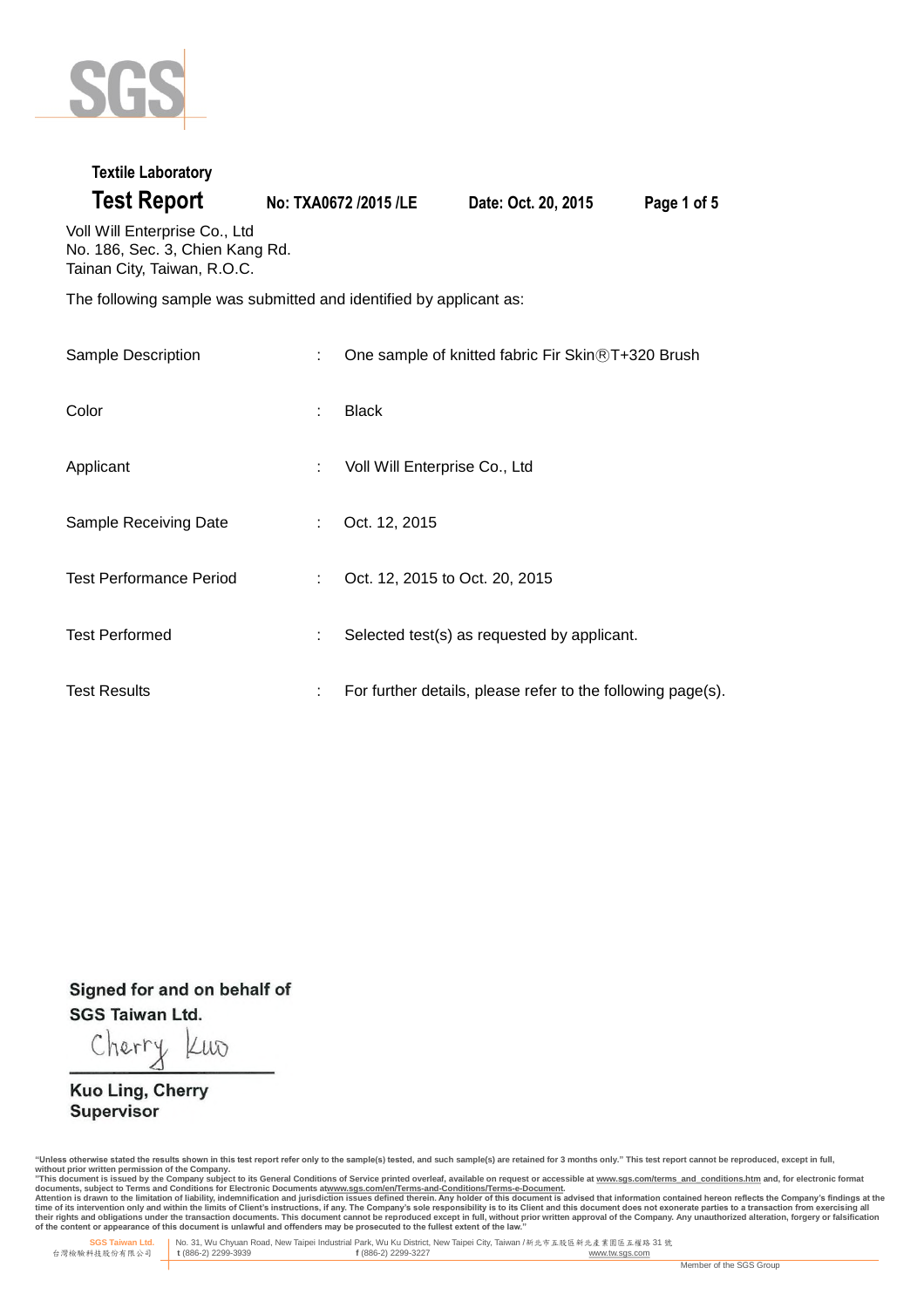

# **Textile Laboratory Test Report No: TXA0672 /2015 /LE Date: Oct. 20, 2015 Page 2 of 5**

Test Results:

Cadmium

Test Method: With reference to IEC 62321-5:2013 - Analysis was conducted with Inductively Coupled Plasma (ICP).

|                |                                                    | Result<br>(mg/kg)                                                                       |
|----------------|----------------------------------------------------|-----------------------------------------------------------------------------------------|
| Cadmium (Cd)   |                                                    | <b>ND</b>                                                                               |
| Note:          | $ND = Not$ Detected<br>Detection limit = $2$ mg/kg |                                                                                         |
| Remark:        | Test was conducted in single trial.                |                                                                                         |
| <u>Lead</u>    |                                                    |                                                                                         |
|                | Coupled Plasma (ICP).                              | Test Method: With reference to IEC 62321-5: 2013. Analysis was conducted by Inductively |
|                |                                                    | Result<br>(mg/kg)                                                                       |
| Lead (Pb)      |                                                    | <b>ND</b>                                                                               |
| Note:          | $ND = Not$ Detected<br>Detection limit = $2$ mg/kg |                                                                                         |
| <b>Mercury</b> |                                                    |                                                                                         |
|                | Coupled Plasma (ICP)                               | Test Method: With reference to IEC 62321-4: 2013. Analysis was conducted by Inductively |
|                |                                                    | Result<br>(mg/kg)                                                                       |
| Mercury (Hg)   |                                                    | <b>ND</b>                                                                               |
| Note:          | $ND = Not$ Detected<br>Detection limit = $2$ mg/kg |                                                                                         |
|                |                                                    |                                                                                         |

"Unless otherwise stated the results shown in this test report refer only to the sample(s) tested, and such sample(s) are retained for 3 months only." This test report cannot be reproduced, except in full,

without prior written permission of the Company.<br>"This document is issued by the Company subject to its General Conditions of Service printed overleaf, available on request or accessible at <u>www.sqs.com/terms and condition</u>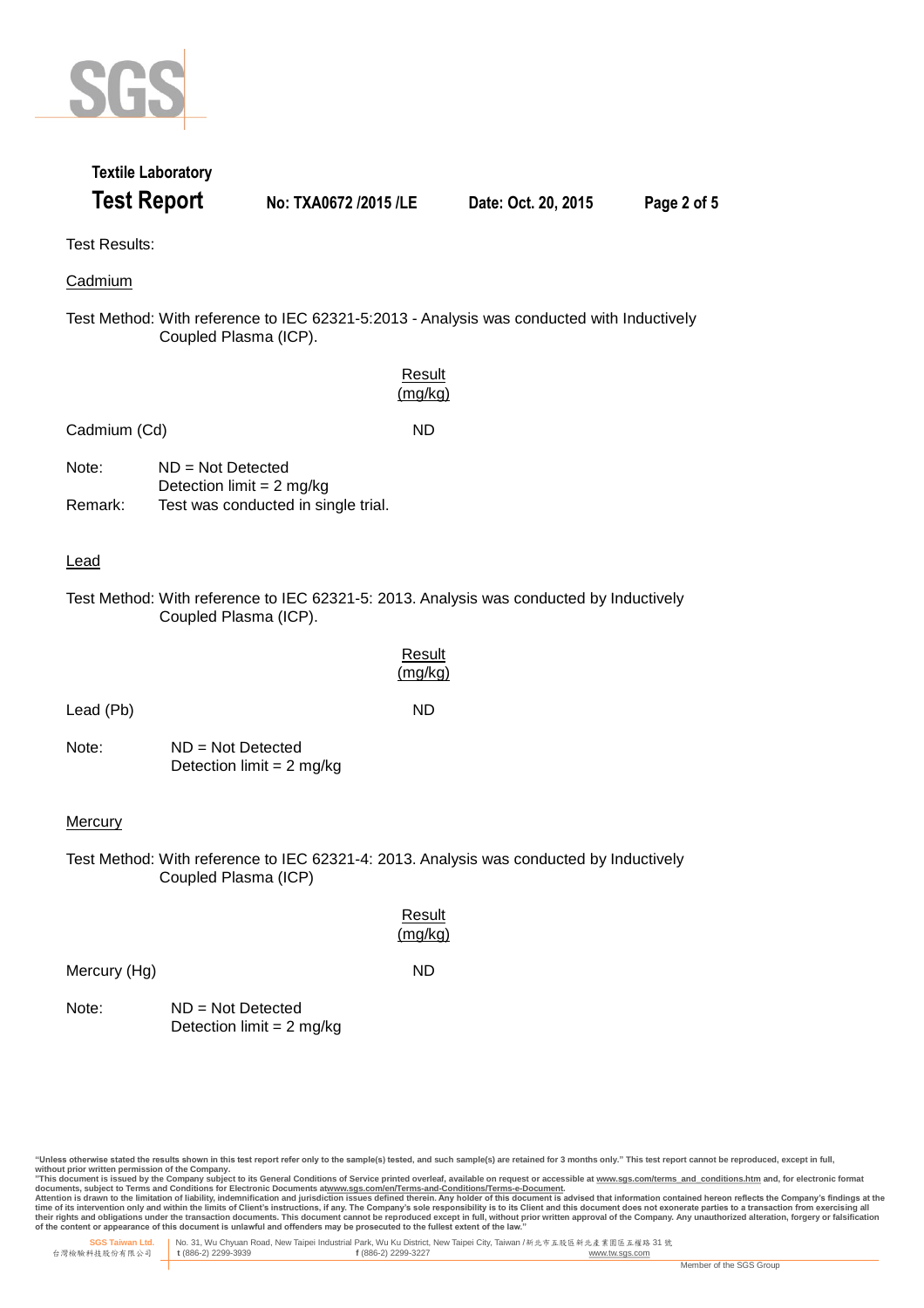

### **Textile Laboratory Test Report No: TXA0672 /2015 /LE Date: Oct. 20, 2015 Page 3 of 5**

Test Results:

Chromium VI

Test Method: With reference to IEC 62321: 2008. Analysis was conducted by UV/VIS Spectrometry.

**Result** (mg/kg)

Chromium (VI) ND

Note: ND = Not Detected Detection Limit  $= 2$  mg/kg

Polybrominated Biphenyls (PBBs)

Test Method: With reference to IEC 62321-6: 2015. Analysis was conducted by GC-MS.

| Compounds          | Result  |  |
|--------------------|---------|--|
|                    | (mg/kg) |  |
| Monobromobiphenyl  | ND      |  |
| Dibromobiphenyl    | ND      |  |
| Tribromobiphenyl   | ND      |  |
| Tetrabromobiphenyl | ND      |  |
| Pentabromobiphenyl | ND      |  |
| Hexabromobiphenyl  | ND      |  |
| Heptabromobiphenyl | ND      |  |
| Octabromobiphenyl  | ND      |  |
| Nonabromobiphenyl  | ND      |  |
| Decabromobiphenyl  | ND      |  |
| Sum of PBBs        | ND      |  |
|                    |         |  |

Note: ND = Not Detected Detection limit =  $5$  mg/kg

"Unless otherwise stated the results shown in this test report refer only to the sample(s) tested, and such sample(s) are retained for 3 months only." This test report cannot be reproduced, except in full, **without prior written permission of the Company.** 

"This document is issued by the Company subject to its General Conditions of Service printed overleaf, available on request or accessible at <u>www.sqs.com/terms and conditions.htm</u> and, for electronic format<br>documents, subj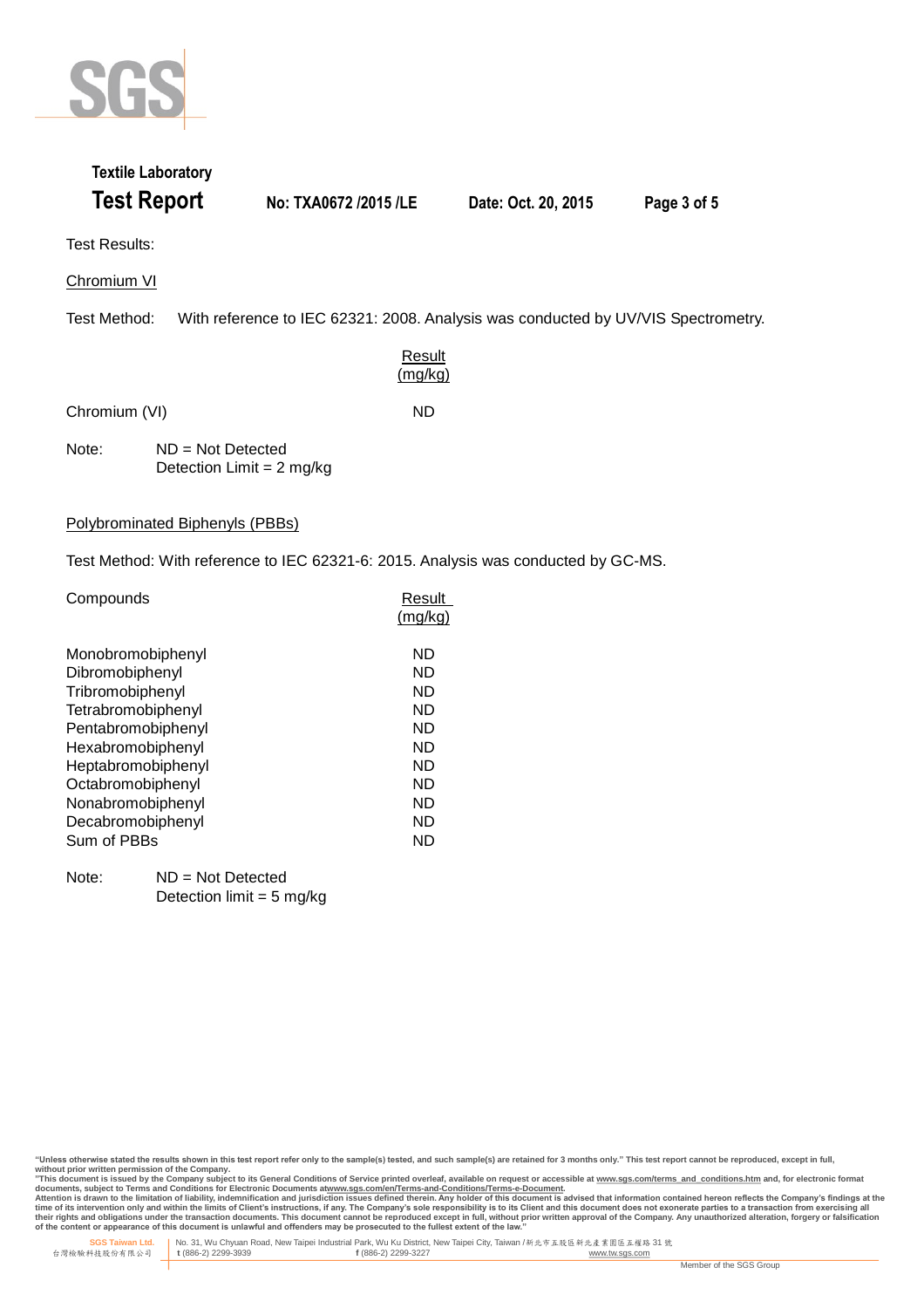

## **Textile Laboratory Test Report No: TXA0672 /2015 /LE Date: Oct. 20, 2015 Page 4 of 5**

Test Results:

### Polybrominated Biphenyl Ethers (PBDEs)

Test Method: With reference to IEC 62321-6: 2015. Analysis was conducted by GC-MS.

| Compounds                                        | Result<br>(mg/kg) |
|--------------------------------------------------|-------------------|
| Monobromobiphenyl ether<br>Dibromobiphenyl ether | ND<br>ND          |
| Tribromobiphenyl ether                           | ND                |
| Tetrabromobiphenyl ether                         | ND                |
| Pentabromobiphenyl ether                         | ND                |
| Hexabromobiphenyl ether                          | ND                |
| Heptabromobiphenyl ether                         | ND                |
| Octabromobiphenyl ether                          | ND                |
| Nonabromobiphenyl ether                          | ND                |
| Decabromobiphenyl ether                          | ND                |
| Sum of PBDEs                                     | ND                |

Note: ND = Not Detected Detection  $\lim_{x \to 5}$  ma/kg

#### **Phthalates**

Test Method: With reference to IEC 62321-8(111/321/CD). Analysis was conducted by GC-MS

|                                     | Result<br>(ma/ka) |
|-------------------------------------|-------------------|
| Dibutyl Phthalate (DBP)             | ND                |
| Benzylbutyl Phthalate (BBP)         | ND.               |
| Bis-(2-ethylhexyl) Phthalate (DEHP) | ND                |
| Diisobutyl phthalate (DIBP)         | ND                |
| Diisononyl Phthalate (DINP)         | ND                |
| Di-n-octyl Phthalate (DNOP)         | ND                |
| Diisodecyl Phthalate (DIDP)         | ND                |
|                                     |                   |

#### Note: ND = Not Detected Detection limit: DBP, BBP, DEHP, DIBP, DINP, DNOP and DIDP = 50 mg/kg (for individual compound)

"Unless otherwise stated the results shown in this test report refer only to the sample(s) tested, and such sample(s) are retained for 3 months only." This test report cannot be reproduced, except in full,

without prior written permission of the Company.<br>"This document is issued by the Company subject to its General Conditions of Service printed overleaf, available on request or accessible at <u>www.sqs.com/terms and condition</u>